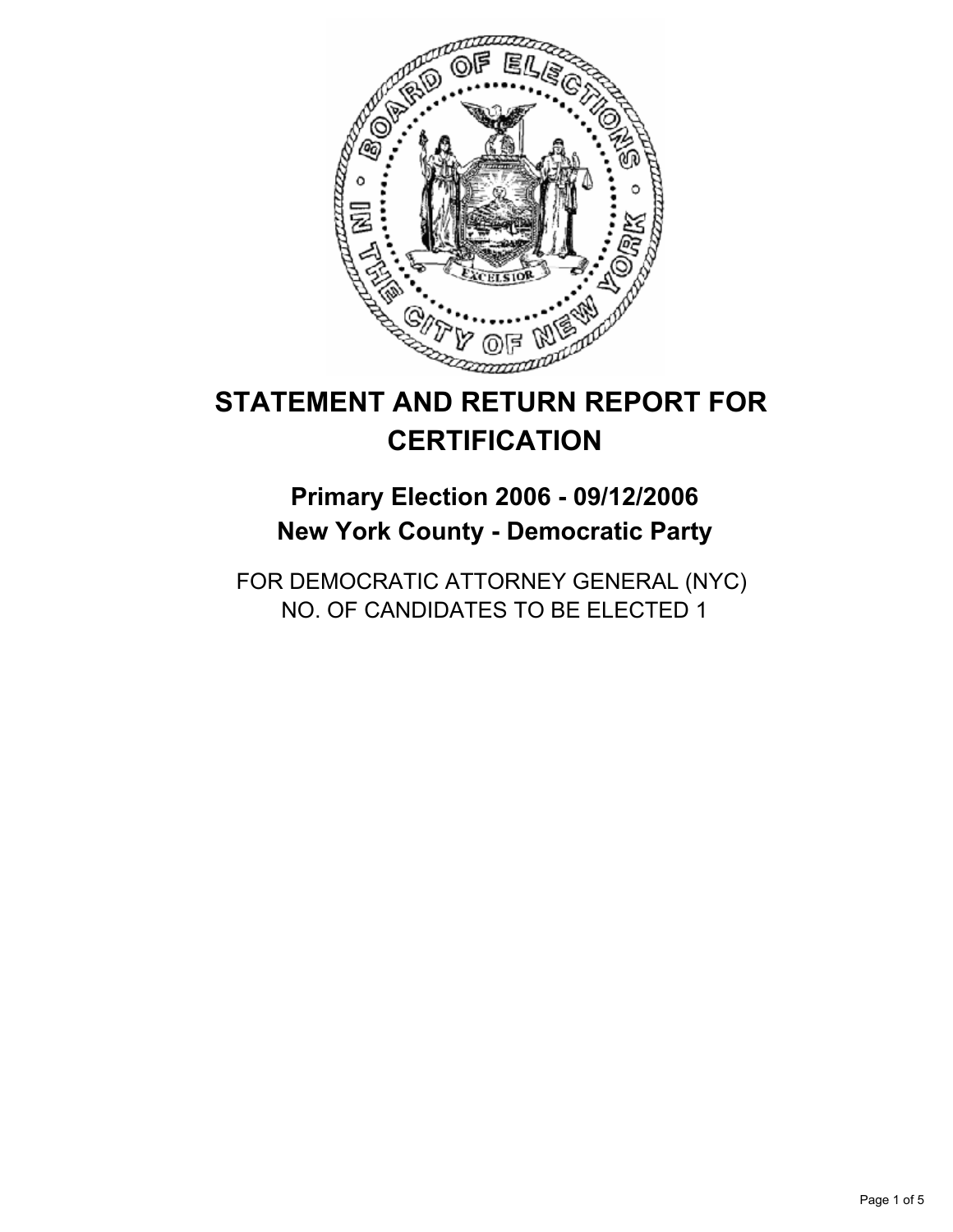

# **ASSEMBLY DISTRICT 64**

| <b>EMERGENCY</b>            | 25    |
|-----------------------------|-------|
| ABSENTEE/MILITARY           | 123   |
| AFFIDAVIT                   | 131   |
| ANDREW M CUOMO              | 4,064 |
| <b>MARK GREEN</b>           | 2,958 |
| <b>CHARLES G KING</b>       | 309   |
| <b>SEAN PATRICK MALONEY</b> | 1,010 |
| <b>TOTAL VOTES</b>          | 8,341 |

#### **ASSEMBLY DISTRICT 65**

| <b>EMERGENCY</b>            | 47    |
|-----------------------------|-------|
| ABSENTEE/MILITARY           | 243   |
| AFFIDAVIT                   | 119   |
| ANDREW M CUOMO              | 3,577 |
| <b>MARK GREEN</b>           | 3,938 |
| CHARLES G KING              | 149   |
| <b>SEAN PATRICK MALONEY</b> | 758   |
| <b>TOTAL VOTES</b>          | 8,422 |

# **ASSEMBLY DISTRICT 66**

| 87     |
|--------|
| 243    |
| 168    |
| 4,851  |
| 5,689  |
| 151    |
| 2,009  |
| 2      |
| 12,702 |
|        |

# **ASSEMBLY DISTRICT 67**

| <b>MARK GREEN</b>           | 6,434  |
|-----------------------------|--------|
| <b>CHARLES G KING</b>       | 224    |
| <b>SEAN PATRICK MALONEY</b> | 1,410  |
| <b>TOTAL VOTES</b>          | 14,056 |

#### **ASSEMBLY DISTRICT 68**

| 81    |
|-------|
| 138   |
| 139   |
| 3,903 |
| 2,534 |
| 459   |
| 616   |
| 7,512 |
|       |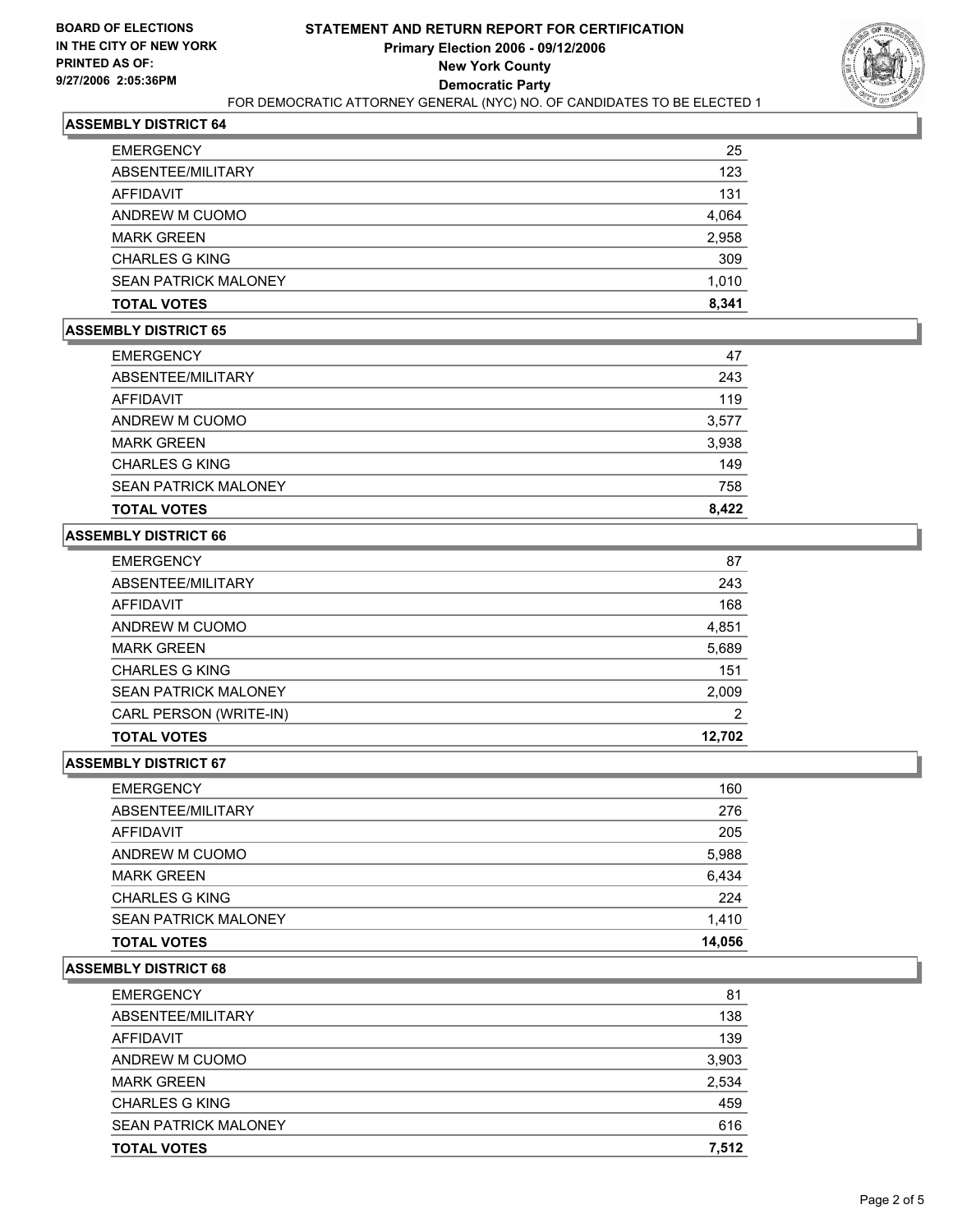

# **ASSEMBLY DISTRICT 69**

| <b>EMERGENCY</b>            | 119    |
|-----------------------------|--------|
| ABSENTEE/MILITARY           | 260    |
| <b>AFFIDAVIT</b>            | 153    |
| ANDREW M CUOMO              | 6,160  |
| <b>MARK GREEN</b>           | 5,772  |
| <b>CHARLES G KING</b>       | 439    |
| <b>SEAN PATRICK MALONEY</b> | 1,506  |
| BELLA ABZUG (WRITE-IN)      |        |
| <b>TOTAL VOTES</b>          | 13,878 |
|                             |        |

### **ASSEMBLY DISTRICT 70**

| <b>EMERGENCY</b>            | 52    |
|-----------------------------|-------|
| ABSENTEE/MILITARY           | 181   |
| AFFIDAVIT                   | 145   |
| ANDREW M CUOMO              | 4,752 |
| <b>MARK GREEN</b>           | 2,901 |
| <b>CHARLES G KING</b>       | 665   |
| <b>SEAN PATRICK MALONEY</b> | 820   |
| <b>TOTAL VOTES</b>          | 9,138 |

# **ASSEMBLY DISTRICT 71**

| <b>EMERGENCY</b>            | 22    |
|-----------------------------|-------|
| ABSENTEE/MILITARY           | 208   |
| AFFIDAVIT                   | 125   |
| ANDREW M CUOMO              | 4,452 |
| <b>MARK GREEN</b>           | 2,958 |
| <b>CHARLES G KING</b>       | 420   |
| <b>SEAN PATRICK MALONEY</b> | 1,109 |
| <b>TOTAL VOTES</b>          | 8,939 |

### **ASSEMBLY DISTRICT 72**

| 62    |
|-------|
| 81    |
| 3,433 |
| 1,303 |
| 288   |
| 687   |
|       |
|       |
| 5,713 |
|       |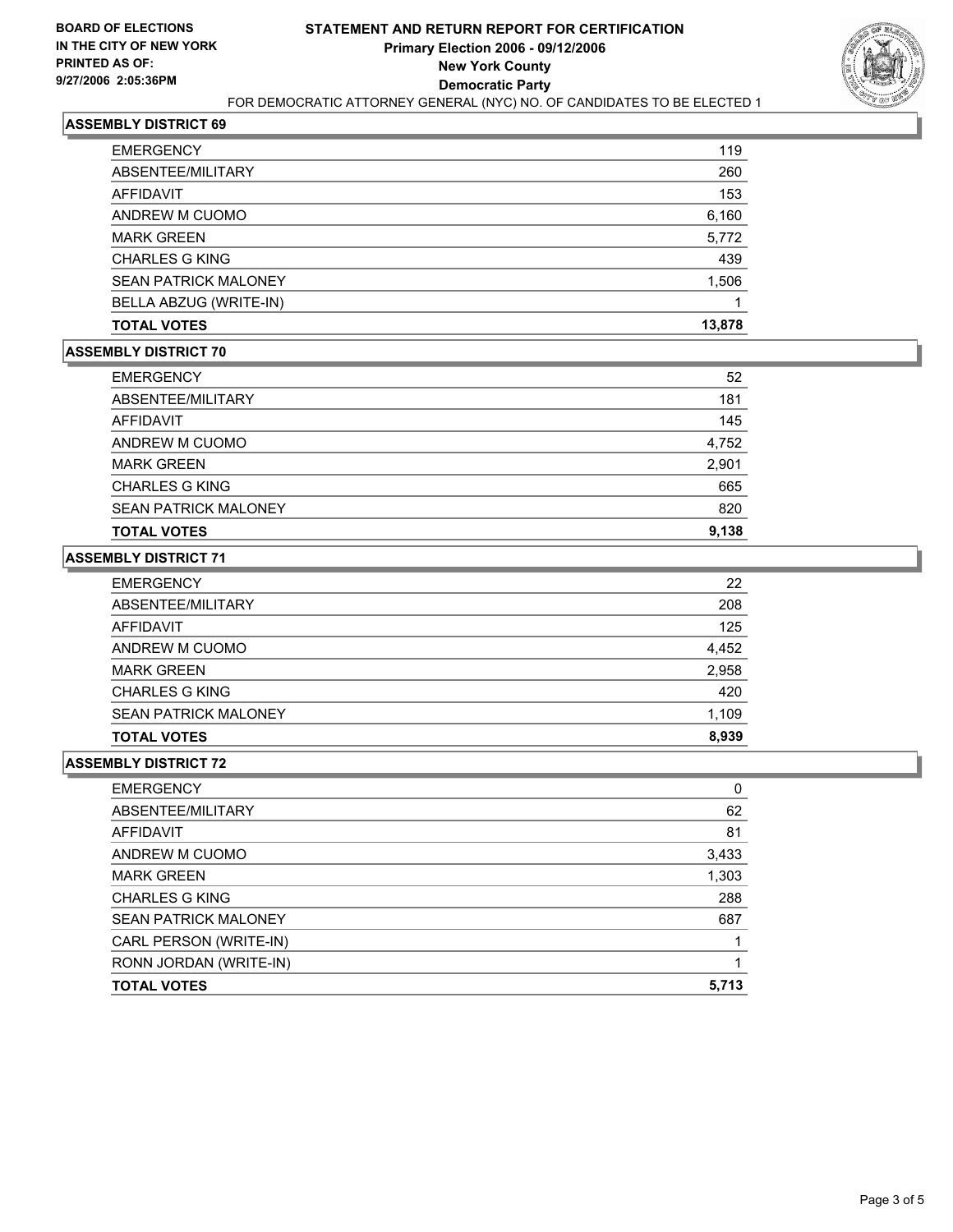

# **ASSEMBLY DISTRICT 73**

| 71<br><b>EMERGENCY</b>             |
|------------------------------------|
| ABSENTEE/MILITARY<br>207           |
| 138<br>AFFIDAVIT                   |
| ANDREW M CUOMO<br>3,949            |
| 4,347<br><b>MARK GREEN</b>         |
| <b>CHARLES G KING</b><br>152       |
| <b>SEAN PATRICK MALONEY</b><br>820 |
| BILL CLINTON (WRITE-IN)            |
| DENISE O'DONNELL (WRITE-IN)        |
| LESLIE CROCKER SNYDER (WRITE-IN)   |
| 9,271<br><b>TOTAL VOTES</b>        |

### **ASSEMBLY DISTRICT 74**

| <b>EMERGENCY</b>                   | 55     |
|------------------------------------|--------|
| ABSENTEE/MILITARY                  | 207    |
| AFFIDAVIT                          | 191    |
| ANDREW M CUOMO                     | 5,342  |
| <b>MARK GREEN</b>                  | 5,176  |
| <b>CHARLES G KING</b>              | 274    |
| <b>SEAN PATRICK MALONEY</b>        | 1,479  |
| <b>JOSEPH LIEBERMAN (WRITE-IN)</b> |        |
| <b>TOTAL VOTES</b>                 | 12.272 |

### **ASSEMBLY DISTRICT 75**

| 106    |
|--------|
| 254    |
| 173    |
| 4,813  |
| 4,282  |
| 218    |
| 1,672  |
|        |
|        |
| 10,987 |
|        |